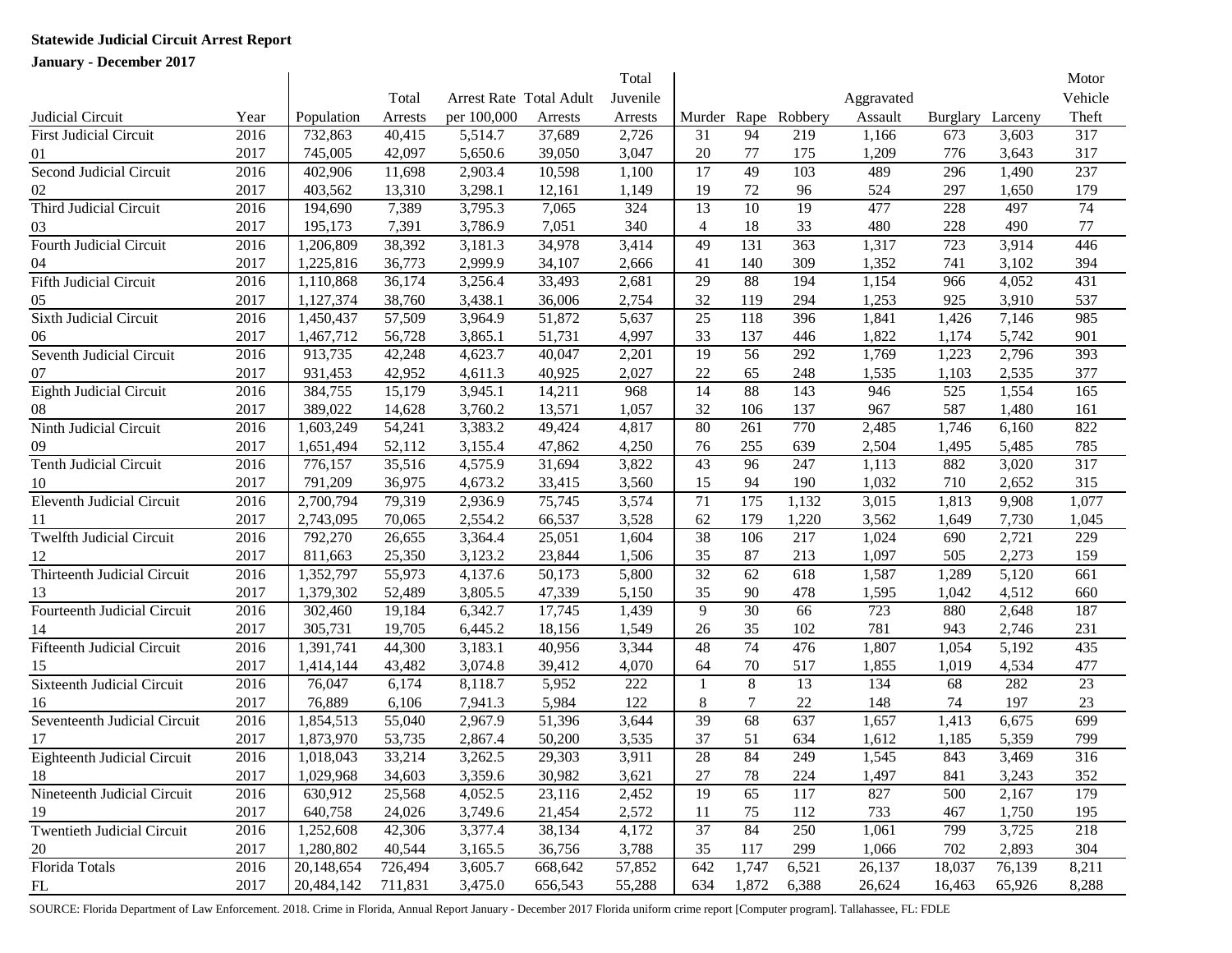## **Statewide Judicial Circuit Arrest Report**

**January - December 2017**

|                                    |      |                 | Kidnap/         |                          | Simple  |             |                  |                 |        | Counterfeit/     | Extortion/      |                        |
|------------------------------------|------|-----------------|-----------------|--------------------------|---------|-------------|------------------|-----------------|--------|------------------|-----------------|------------------------|
| Judicial Circuit                   | Year | Manslaughter    | Abduction       | Arson                    | Assault | Drug Arrest | <b>Bribery</b>   | Embezzlement    | Fraud  | Forgery          |                 | Blackmail Intimidation |
| First Judicial Circuit             | 2016 | 6               | 66              | 12                       | 3,788   | 6,160       | $\theta$         | 5               | 946    | 128              | 3               | 87                     |
|                                    | 2017 | 7               | 61              | $\overline{4}$           | 4,239   | 7,673       | $\boldsymbol{0}$ | $\,8\,$         | 888    | 80               | 3               | 81                     |
| Second Judicial Circuit            | 2016 | $\mathbf{1}$    | $\overline{17}$ | $\overline{2}$           | 1,010   | 2,164       |                  | 21              | 263    | 22               |                 | 20                     |
|                                    | 2017 |                 | 18              | 7                        | 1,243   | 2,740       |                  | 25              | 277    | 31               |                 | 18                     |
| Third Judicial Circuit             | 2016 | $\overline{2}$  | 9               | 5                        | 659     | 1,497       | $\Omega$         | $\Omega$        | 105    | 52               | 3               | 49                     |
| 03                                 | 2017 | $\overline{2}$  | 12              | $\overline{\mathcal{A}}$ | 698     | 1,505       | $\mathbf{0}$     | $\overline{0}$  | 115    | 32               |                 | 67                     |
| <b>Fourth Judicial Circuit</b>     | 2016 | 6               | 18              | $\overline{21}$          | 4,988   | 6,123       | $\overline{0}$   | 128             | 1,045  | 69               |                 | 110                    |
|                                    | 2017 |                 | 23              | 12                       | 4,786   | 6,135       | 2                | 178             | 1,012  | 58               |                 | 121                    |
| <b>Fifth Judicial Circuit</b>      | 2016 | 6               | 50              | $\overline{19}$          | 3,937   | 5,112       | $\overline{2}$   | $\overline{17}$ | 644    | $\overline{179}$ |                 | 47                     |
| 05                                 | 2017 | $\mathbf{0}$    | 51              | 18                       | 4,269   | 5,964       | 5                | 9               | 580    | 97               | 3               | 49                     |
| <b>Sixth Judicial Circuit</b>      | 2016 | 10              | 39              | 33                       | 7,839   | 8,986       |                  | 48              | 1,033  | 246              | $\overline{17}$ | 968                    |
| 06                                 | 2017 | 8               | 38              | 43                       | 8,230   | 9,302       | 3                | 30              | 1,044  | 237              | 16              | 986                    |
| Seventh Judicial Circuit           | 2016 | 4               | 62              | 14                       | 5,218   | 6,212       | $\Omega$         | 14              | 504    | 90               | 3               | 46                     |
| 07                                 | 2017 | 6               | 36              | 11                       | 4,922   | 6,606       | 2                | 18              | 463    | 82               | 5               | 25                     |
| <b>Eighth Judicial Circuit</b>     | 2016 | $\overline{0}$  | 14              | $\mathfrak{Z}$           | 1,355   | 2,247       | $\overline{0}$   | $\overline{17}$ | 232    | 44               | $\tau$          | $\overline{15}$        |
| 08                                 | 2017 | $\mathbf{0}$    | 19              | 6                        | 1,299   | 2,482       | 7                | 9               | 246    | 42               | 4               |                        |
| Ninth Judicial Circuit             | 2016 | 3               | 149             | $\overline{9}$           | 6,217   | 9,253       | $\overline{0}$   | $\overline{31}$ | 706    | 126              |                 | 263                    |
| 09                                 | 2017 | 7               | 109             | 10                       | 6,413   | 9,671       | $\overline{c}$   | 44              | 635    | 129              | 3               | 235                    |
| <b>Tenth Judicial Circuit</b>      | 2016 | 13              | 41              | 9                        | 4,773   | 6,904       |                  | $\overline{4}$  | 418    | 86               | 2               | 16                     |
| 10                                 | 2017 | 7               | 24              | 4                        | 4,799   | 8,433       | $\mathbf{0}$     | 5               | 460    | 79               | 5               | 18                     |
| <b>Eleventh Judicial Circuit</b>   | 2016 | $\overline{19}$ | 90              | $\overline{19}$          | 4,849   | 10,591      | $\overline{4}$   | 67              | 1,018  | 255              | $\overline{16}$ | 287                    |
| 11                                 | 2017 | 7               | 70              | 27                       | 5,393   | 11,793      | 6                | 71              | 973    | 257              | 7               | 487                    |
| <b>Twelfth Judicial Circuit</b>    | 2016 | 4               | 28              | 6                        | 3,196   | 3,880       | $\mathbf{0}$     | 44              | 720    | 70               | 3               | 48                     |
| 12                                 | 2017 | 7               | 37              | 9                        | 3,146   | 3,906       | $\boldsymbol{0}$ | 33              | 621    | 45               | 3               | 66                     |
| Thirteenth Judicial Circuit        | 2016 | 4               | $22\,$          | 21                       | 5,582   | 7,678       | $\overline{0}$   | 278             | 997    | 232              | $\Omega$        | 76                     |
| 13                                 | 2017 | 5               | 33              | 25                       | 5,698   | 7,119       | $\boldsymbol{0}$ | 223             | 944    | 235              | $\mathbf{0}$    | 97                     |
| Fourteenth Judicial Circuit        | 2016 | $\Omega$        | $\overline{32}$ | 15                       | 2,064   | 3,470       | $\theta$         | 15              | 320    | 100              | 3               | $\overline{35}$        |
|                                    | 2017 |                 | 48              | 11                       | 2,206   | 4,188       | $\theta$         | 23              | 338    | 93               | 3               | 53                     |
| <b>Fifteenth Judicial Circuit</b>  | 2016 | 2               | 20              | 11                       | 3,680   | 7,333       | $\Omega$         | 52              | 577    | 129              | 6               | 116                    |
| 15                                 | 2017 | 11              | 32              | 21                       | 3,863   | 7,806       | $\mathbf{0}$     | 49              | 572    | 124              | 3               | 115                    |
| <b>Sixteenth Judicial Circuit</b>  | 2016 | $\mathbf{1}$    | 3               | $\Omega$                 | 509     | 630         | $\Omega$         | 8               | 93     | 12               | $\theta$        | $\tau$                 |
| 16                                 | 2017 | $\mathbf{0}$    | $\theta$        | $\overline{0}$           | 525     | 858         | $\mathbf{0}$     | 14              | 66     | 6                | 0               | 2                      |
| Seventeenth Judicial Circuit       | 2016 | 5               | 10              | 11                       | 3,626   | 7,888       | $\overline{2}$   | 120             | 638    | 195              | 8               | $\overline{13}$        |
| 17                                 | 2017 |                 | 7               | 12                       | 3,635   | 7,596       |                  | 143             | 726    | 189              | 2               | 14                     |
| <b>Eighteenth Judicial Circuit</b> | 2016 | 4               | 61              | 14                       | 4,626   | 5,885       |                  | $\overline{32}$ | 548    | $\overline{73}$  | $\tau$          | $\overline{81}$        |
| 18                                 | 2017 | 5               | 45              |                          | 4,546   | 7,377       | 2                | 43              | 610    | 78               | 9               | 91                     |
| Nineteenth Judicial Circuit        | 2016 | 5               | $\overline{17}$ | 8                        | 2,594   | 4,753       |                  | 11              | 421    | 41               | 3               | 9                      |
| 19                                 | 2017 | 3               | 15              | 4                        | 2,387   | 4,765       |                  | 20              | 364    | 45               | 0               | 5                      |
| <b>Twentieth Judicial Circuit</b>  | 2016 | 3               | 12              | 20                       | 3,616   | 7,784       | $\overline{0}$   | 129             | 726    | 98               | $\overline{0}$  | 31                     |
| 20                                 | 2017 |                 | 20              | 6                        | 3,874   | 8,244       |                  | 111             | 662    | 88               |                 | 47                     |
| Florida Totals                     | 2016 | 98              | 760             | 252                      | 74,126  | 114,550     | 13               | 1,041           | 11,954 | 2,247            | 85              | 2,324                  |
| FL                                 | 2017 | 86              | 698             | 241                      | 76,171  | 124,163     | 33               | 1,056           | 11,596 | 2,027            | 70              | 2,581                  |

SOURCE: Florida Department of Law Enforcement. 2018. Crime in Florida, Annual Report January - December 2017 Florida uniform crime report [Computer program]. Tallahassee, FL: FDLE